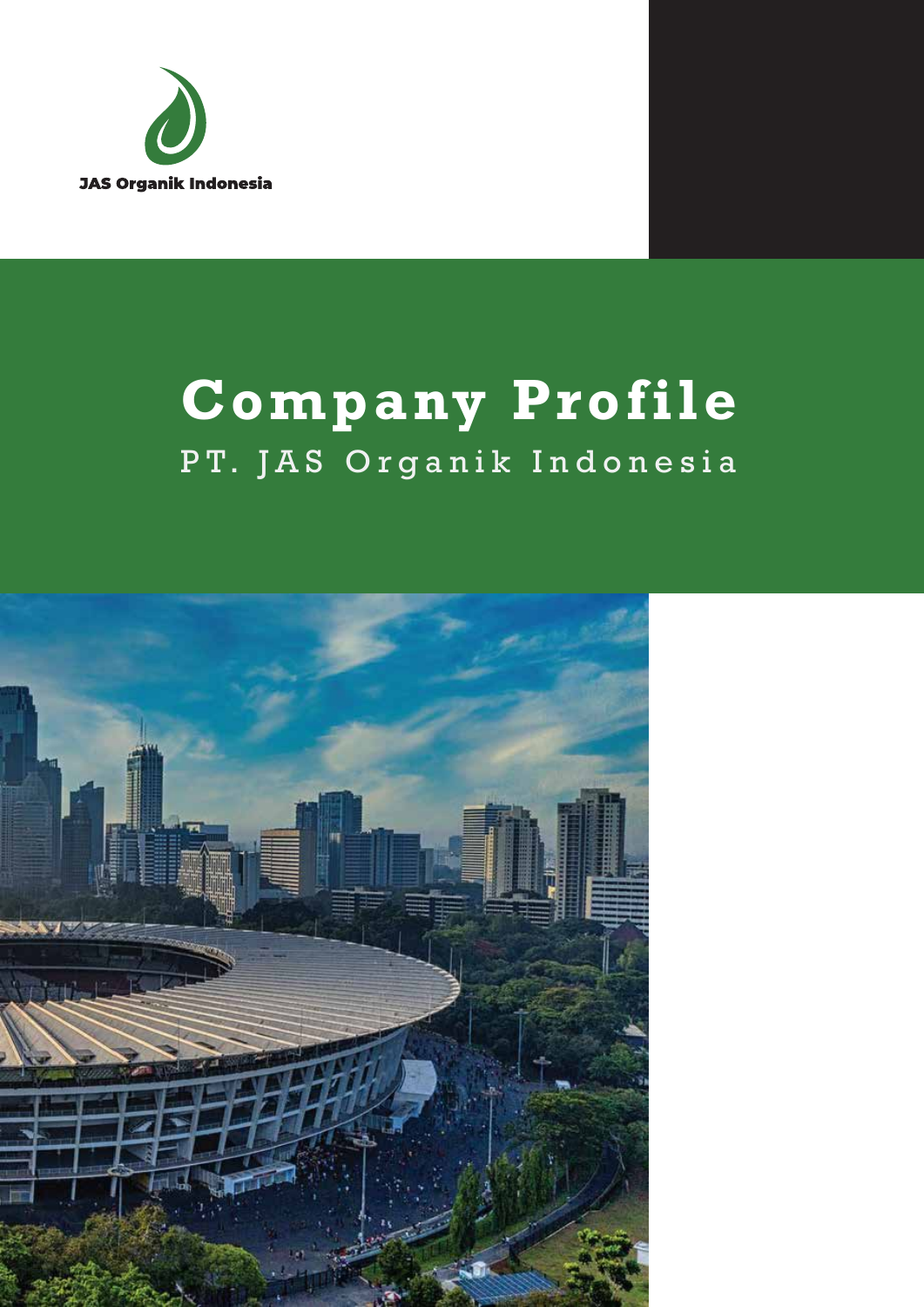

**PT. JAS Organic Indonesia** is a registered company located in Jakarta, Indonesia. Our company is engaged in *Agricultural Products* and their *Processed Products*.

The products that we offer to customers are selected products that have gone through a *process of sorting*, *sample testing*, and *careful inspection*. Our company carries out this process to ensure *quality of the product*.

Our company has a plan to be able to provide best quality of the products at prices that can compete in the market and can reach a *wider global markets*.

> **Best Regards, PT. JAS Organik Indonesia**

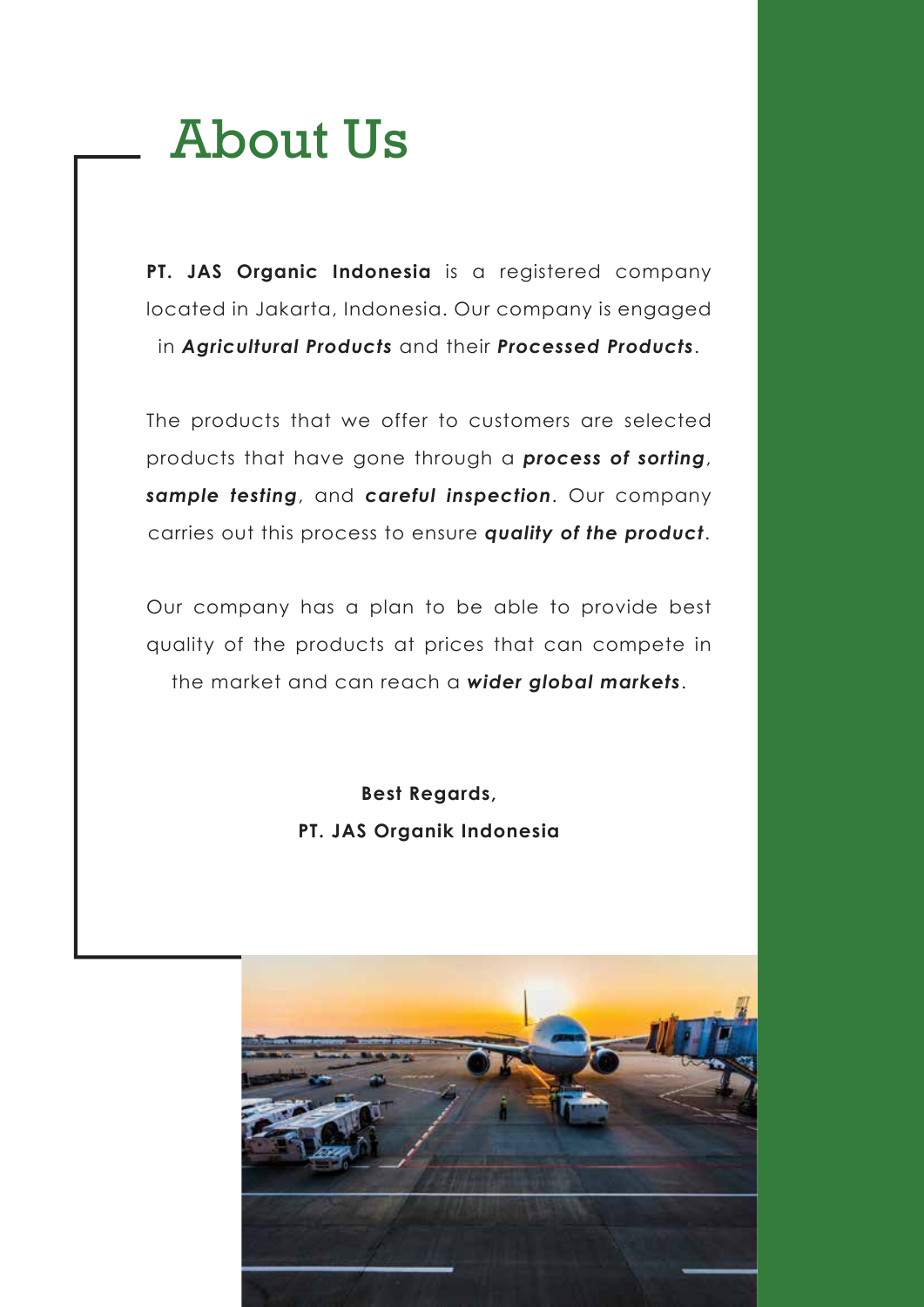## Vision & Mission

#### Vision:

To be a leader in agriculture and natural resources to provide global customers with the best quality products at competitive prices in the market.

#### Mission:

- 1. To provide quality products at affordable prices.
- 2. Committed to our partners to ensure mutual growth.
- 3. Participate in empowering Local Producers (Farmers) to provide social, economic, and ecological benefits.

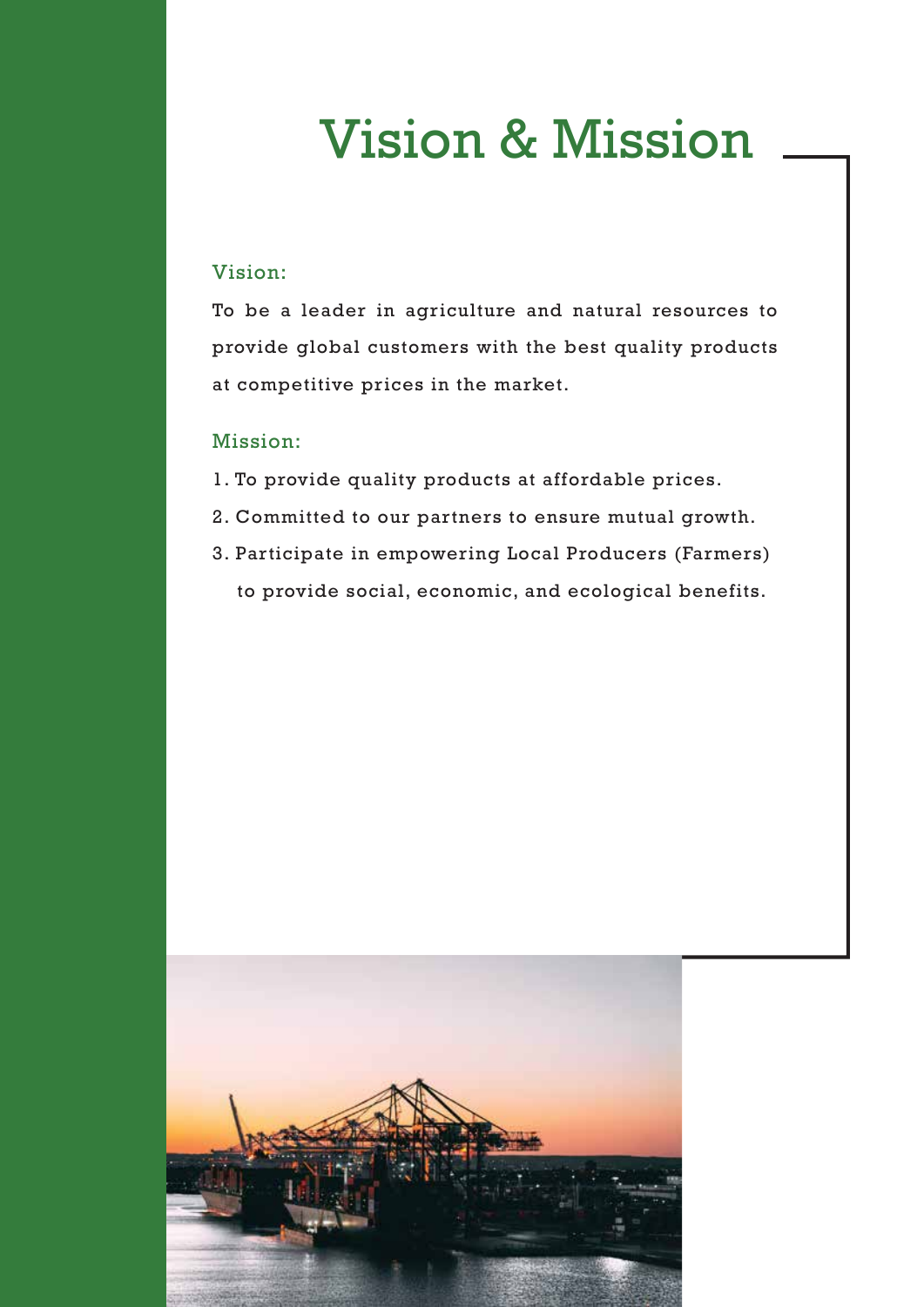# Legal Document





properties. 1 families **STATE MOVING**<br>Contract on the contract of the contract of 学术 who was into home usan<br>Hitu New York page Milleney & the bank **Service** the in the company of the company of Listingston product come office 遏 **O** Elect **Distances and** 

Business Identification Number: *2910210036721*



Decision Letter Number: *AHU-0067897.AH.01.01. (2021)*



Tax Number: (NPWP) *53.030.038.3-012.000*

Company Name: *PT. JAS Organik Indonesia*

Main Sector: *Agriculture & Natural Product*

Tax Number: (NPWP) *53.030.038.3-012.000*

Decision Letter Number: (SK. Kemenkumham) *AHU-0067897.AH.01.01. (2021)*

Notarial Deed Number: (Akta Notaris) *191.- (27/10/2021)*

Business Identification Number: (NIB) *2910210036721*

Address: *Office 8, Level 18-A, District 8, SCBD, Jakarta, Indonesia 12190*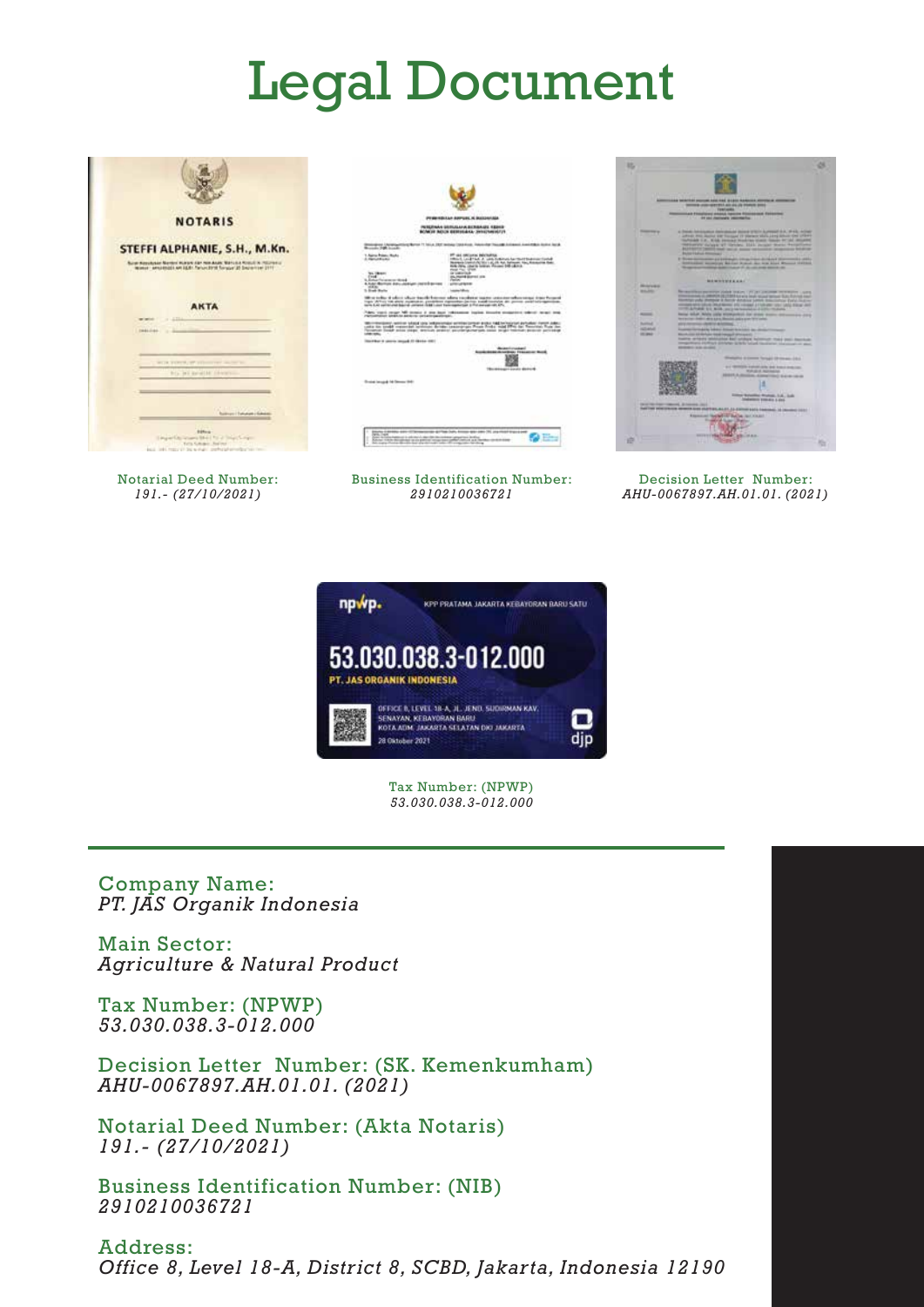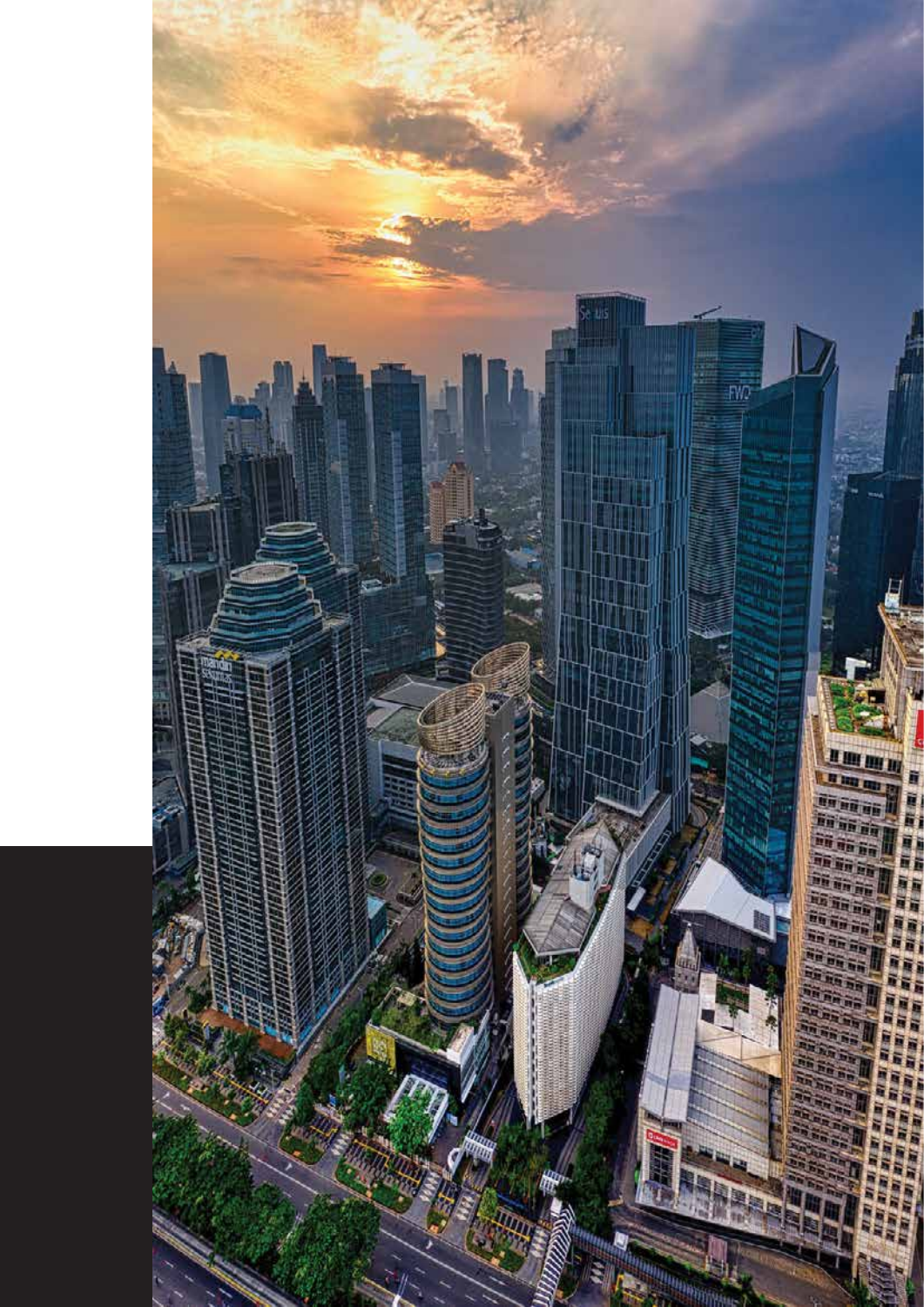## Our Products

Spice Products

Coffee Products

Rubber Products

Coconut Products

Palm Oil Products

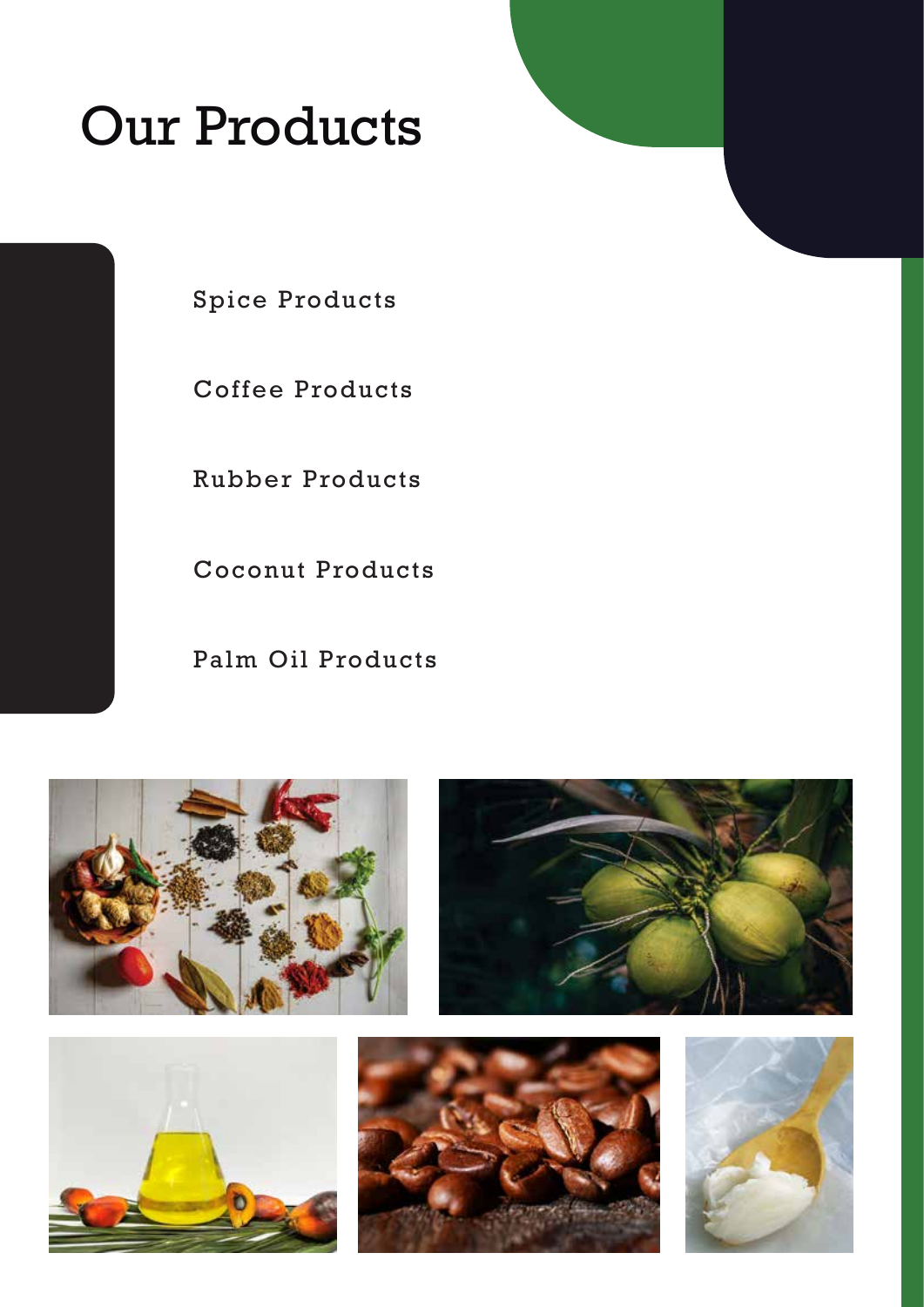### Contact Us

E-Mail: *marketing@ jas.co.id*

Phone: *+62 (021) 2955 7528*

WhatsApp: *+62 877 1615 1124*

Address: *Office 8, Lt. 18-A, SCBD, Jakarta, Indonesia*